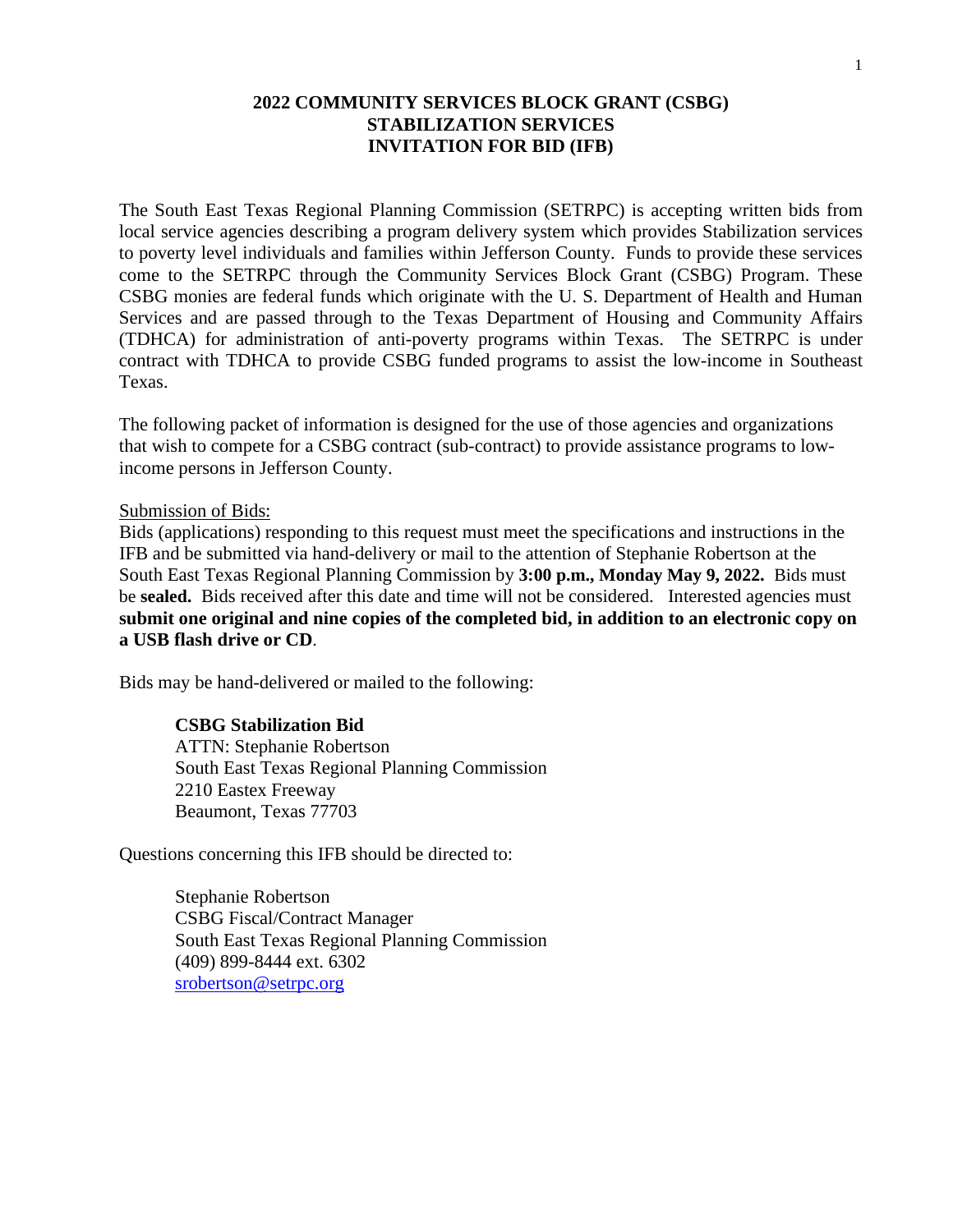### Calendar of IFB Activities

| <b>IFB</b> Ads                                             | April (9-PA), 10, 13,<br>$(16-PA), 17, & 20$ |  |
|------------------------------------------------------------|----------------------------------------------|--|
| Bidder's Packet Available<br>on www.setrpc.org             | April 8                                      |  |
| Bidder's Questions Due                                     | April 22 - 2:00 p.m.                         |  |
| <b>SETRPC Email Responses</b><br>to Bidder's Questions Due | April 26 - 4:00 p.m.                         |  |
| Deadline for Bids                                          | May 9 - 3:00 p.m.                            |  |
| <b>Bid Opening</b>                                         | May $9 - 4:00$ p.m.                          |  |
| Potential Bidder<br>Presentations                          | May $25 - 1:30$ p.m.                         |  |
| Notification of Awards                                     | May 27, 2022                                 |  |
| <b>Anticipated Contract Start</b><br>Date                  | June 1, 2022                                 |  |

#### Agencies Eligible for CSBG Contracts:

Applicants eligible to submit bids under the Community Services Block Grant Program are units of local government and 501 © 3 non-profit agencies and organizations.

### Eligible Clients for CSBG Assistance:

Persons eligible to receive services through the Community Services Block Grant are typically those who fall at or below 125% of the poverty income guidelines as stated in Section 673(2) of the Omnibus Budget Reconciliation Act of 1981. Due to COVID-19, TDHCA has increased this to 200%, which will remain in effect until rescinded by TDHCA. The latest revision of those poverty income guidelines as issued by the U. S. Department of Health and Human Services is as follows:

| <b>Program Year 2022 Income Limits for CSBG</b><br>(Effective January 28, 2022) |                                           |                                                               |                                           |
|---------------------------------------------------------------------------------|-------------------------------------------|---------------------------------------------------------------|-------------------------------------------|
| Persons in<br>Family/Household                                                  | 100% of Federal Poverty<br>Guidelines     | 125% of Federal Poverty 200% of Federal Poverty<br>Guidelines | Guidelines                                |
|                                                                                 | \$13,590                                  | \$16,988                                                      | \$27,180                                  |
| 2                                                                               | \$18,310                                  | \$22,888                                                      | \$36,620                                  |
| 3                                                                               | \$23,030                                  | \$28,788                                                      | \$46,060                                  |
| 4                                                                               | \$27,750                                  | \$34,688                                                      | \$55,500                                  |
| 5                                                                               | \$32,470                                  | \$40,588                                                      | \$64,940                                  |
| 6                                                                               | \$37,190                                  | \$46,488                                                      | \$74,380                                  |
| 7                                                                               | \$41,910                                  | \$52,388                                                      | \$83,820                                  |
| 8                                                                               | \$46,630                                  | \$58,288                                                      | \$93,260                                  |
| Families with more than 8<br>persons                                            | Add \$4,720 for each<br>additional person | Add \$5,900 for each<br>additional person                     | Add \$9,440 for each<br>additional person |

 Eligibility for CSBG is calculated at 125% of Federal Poverty Income Guidelines. *SOURCE: U.S. Department of Health and Human Services Federal Poverty Guidelines* <https://aspe.hhs.gov/poverty-guidelines>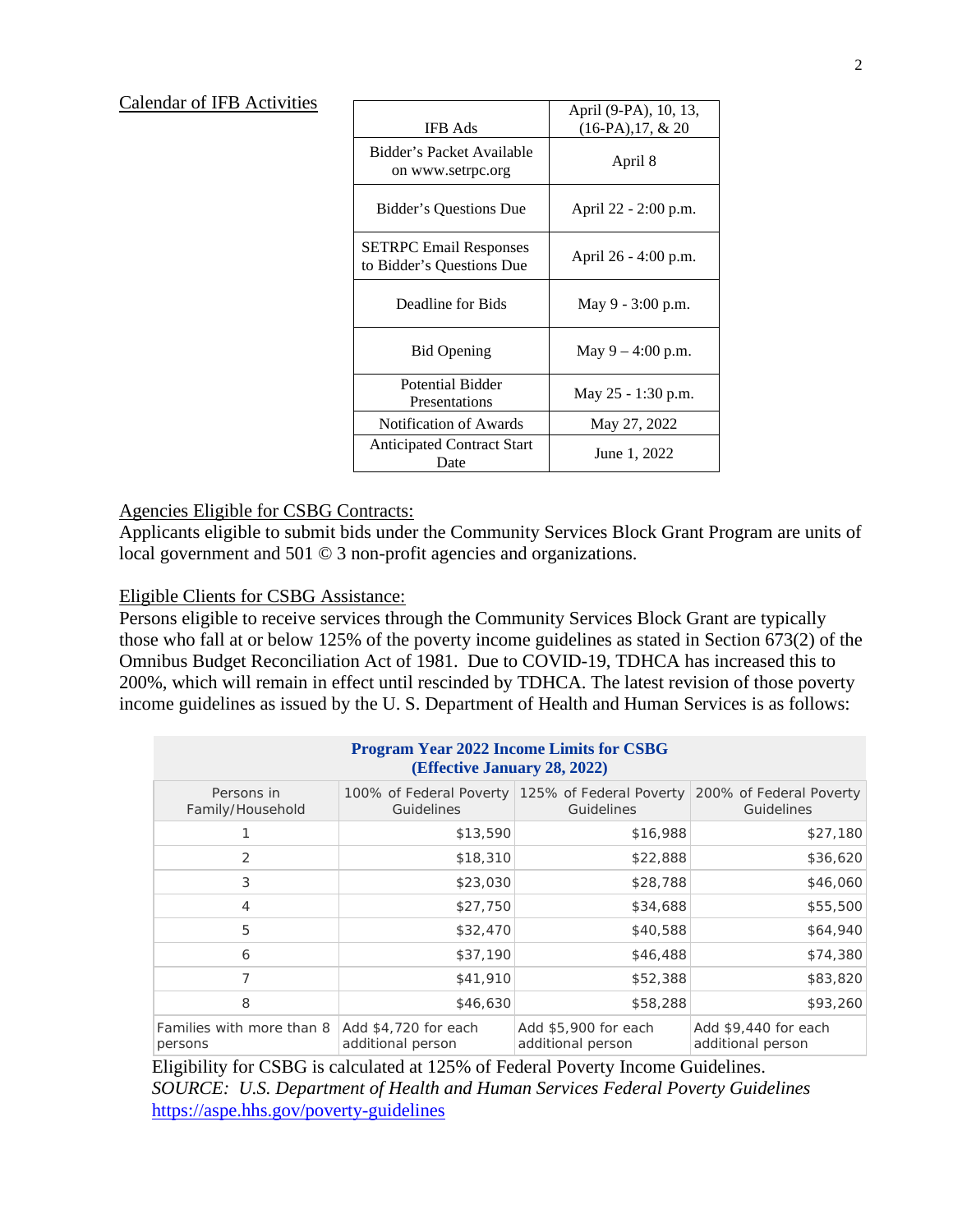#### **Applicable Laws & Regulations**

Recipients of CSBG funds shall operate and act in accordance with the rules and regulations promulgated by the Community Services Block Grant, 42 U.S.C. §9901 et seq. Various federal, state and local laws may be applicable to the activities and performance to be rendered by a CSBG Contractor.

The CONTRACTOR shall adhere to uniform administrative requirements and cost principles which are in compliance with relevant provisions of 2CFR§200.212 (Super Circular – Uniform Administrative Requirements, Cost Principles and Audit Requirements for Federal Awards) and other regulations except where these provisions are superseded by statute.

#### **Nondiscrimination**

Recipients of CSBG funds shall comply with all Federal and State laws and regulations which prohibit discrimination based on age, race, sex or national origin and which also require equal employment opportunities and affirmative action including, but not limited to, U. S. Department of Health and Human Services regulations.

#### **Duration of Contracts**

The 2022 CSBG Stabilization Contract will begin June 1, 2022 to December 31, 2022. Upon mutual agreement and available funds from TDHCA, the contract may be extended up to four, oneyear extensions.

#### **Audit/Monitoring/Record Keeping**

The Southeast Texas Regional Planning Commission reserves the right to conduct a financial and compliance audit of CSBG funds received and performance rendered by contracting agencies. All recipients must agree to permit SETRPC, The Texas Department of Housing and Community Affairs or other authorized agencies and representatives to audit records and to obtain any documents, materials or information necessary to establish compliance with applicable rules and regulations.

The Southeast Texas Regional Planning Commission will perform periodic on-site monitoring of contractors to ensure compliance with regulations and to promote the efficient, economic and effective performance of activities by the contracting agency. Recipient agencies will also be required to produce written monthly activity reports as to the numbers of persons provided services with CSBG funds, and monthly financial reports which record the expenditure of CSBG monies.

Contracting agencies will be required to maintain fiscal records, client files and performance documentation for all activities funded by the CSBG Program. These records shall be retained in accordance with the applicable Uniform Administrative Requirements previously mentioned. Finally, contracting agencies will be required to produce an annual program audit of CSBG funds.

## **CSBG Program Description:**

The goal of the Community Services Block Grant is to provide program services and activities that have a measurable and major impact on the causes of poverty in communities, and that improve the living conditions of the region's poverty level residents**. CSBG Stabilization activities may address assistance for individuals in a time of crisis with rent and utility payments made to a third-party business.**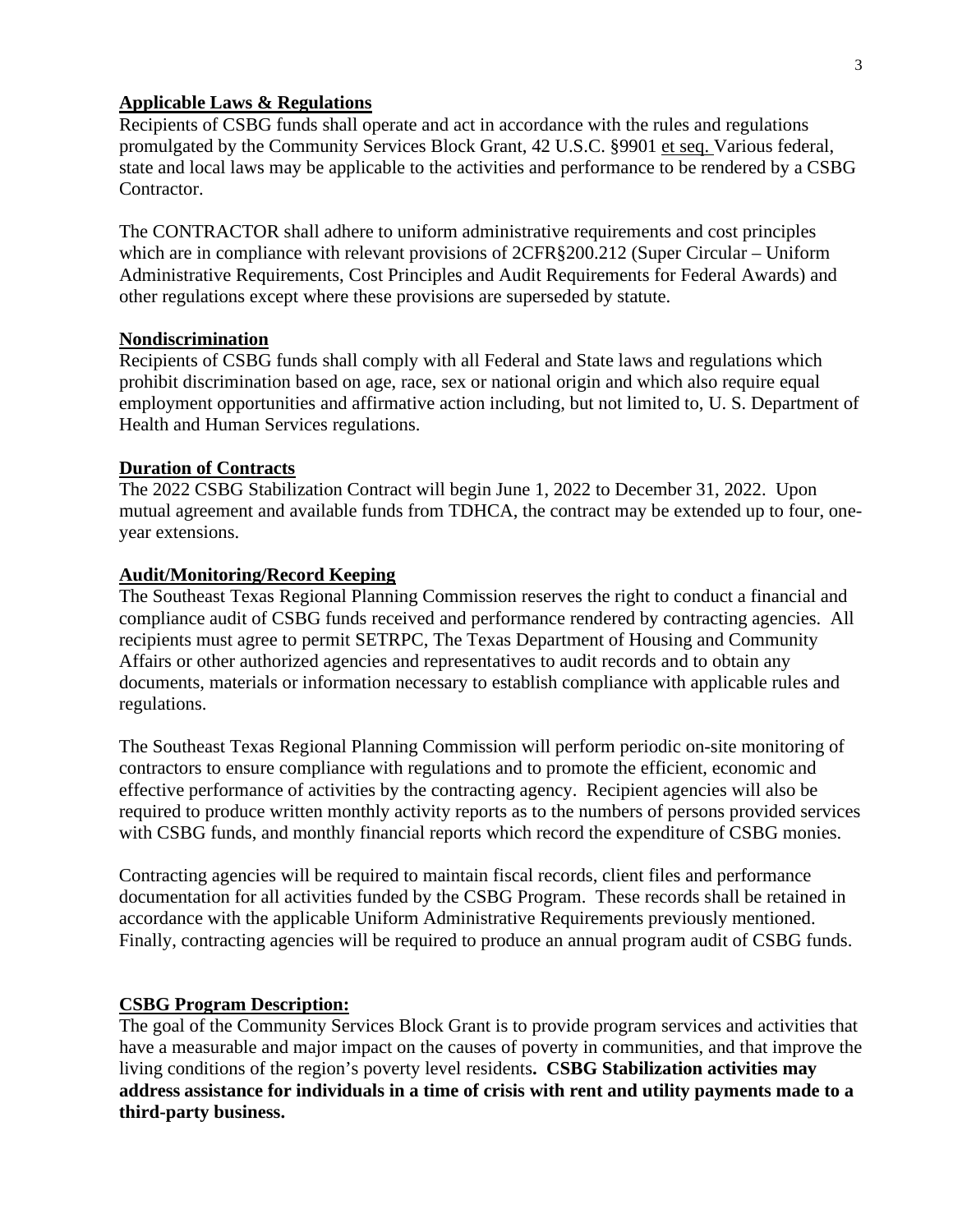### **Funding**

This IFB is a request for subcontractors to provide *Stabilization Services* in South Jefferson County. Specifically, *Stabilization Services* includes rent, utilities, prescriptions and other assistance as approved by SETRPC. A more detailed explanation of these services is provided in Attachment A of this IFB.

Jefferson County will be divided into two Service Areas for purposes into two Service Areas for purposes of delivering CSBG funded assistance programs to the poverty level population. These two Service Areas are: (*1) North Jefferson County; and (2) South Jefferson County.* Applicants for CSBG contracts shall clearly state the service area being proposed. The proposed service area cannot be a smaller geographic unit than one of the two service areas listed above. The service area being proposed can be both of the two service areas.

The amount of federal CSBG funds available for Stabilization services for Program Year 2022 is \$45,000 for Jefferson, Hardin and Orange counties combined. This amount is divided based on census data for person's living in poverty in the following percentages:

Hardin - 14% North Jefferson – 38% South Jefferson – 26% Orange – 22%

The SETRPC staff conduct the stabilization for clients in Hardin and Orange counties. For purposes of this IFB, there is \$28,800 available in the following amounts:

North Jefferson - \$17,100 South Jefferson - \$11,700

Final program contracts may vary from this breakdown due to changes in the amount of the federal grant coming to the region; therefore, these figures should be used as a funding guideline rather than an absolute amount.

Maximum allowable administrative costs will be up to ten (10%) percent of the first \$95,000 in CSBG contract amount, plus six (6%) percent of any amount over \$95,000.

**SETRPC will pay Subcontractor on a cost reimbursement basis ONLY for services rendered for all services provided. There are no advance payments available.** All payments shall be based on the performance information reported in the approved budget and reimbursement requests.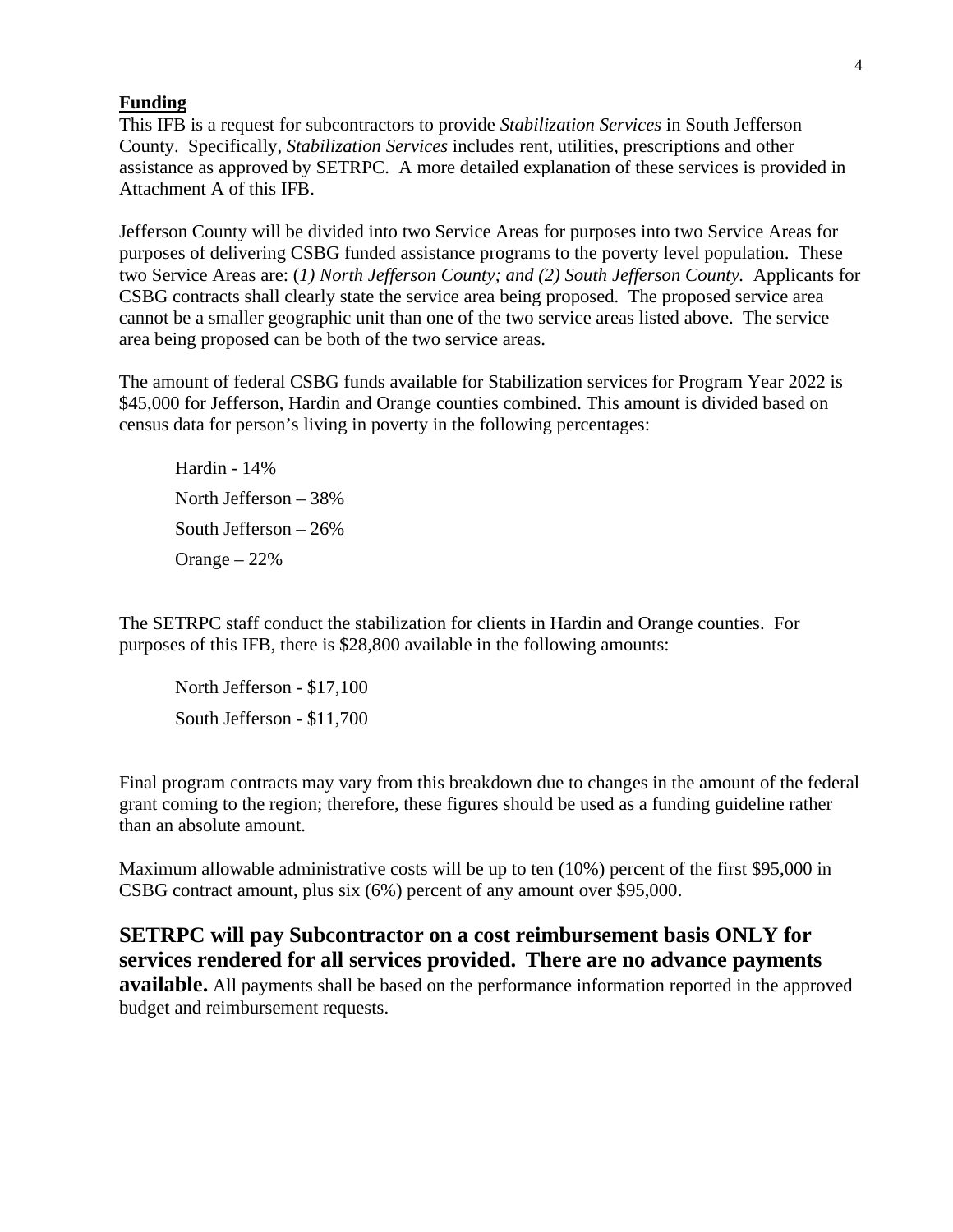#### **Bid Format:**

The CSBG bid shall be submitted typewritten, double-space and on 8 1/2" by 11" white paper. Font size should be no smaller than 12 pitch. In order to be complete, each bid for CSBG funds must include:

#### Cover Sheet

Attach a cover sheet including the IFB title, name of your organization, date of submission and signed by an authorized representative of the applying agency or governmental unit.

#### Resolution from Governing Body or Board of Directors

If available, submit a resolution passed by the agency's governing body or governing board which authorizes the submission of a bid for CSBG funds and grants authority to enter into a contract with the South East Texas Regional Planning Commission for the purpose of providing services to low-income persons within the Southeast Texas region. Due to the short application turn-around time, if a board meeting cannot be held prior to the application submission date, please provide a copy of the resolution to be presented for board approval and the date the Resolution will be presented for adoption.

## Program Narrative (Maximum 5 Pages)

In this section, highlight the following items to provide the SETRPC with a broad understanding of the respondent's approach to meeting the IFB's requirements.

- demonstrate an understanding of CSBG's Stabilization objectives for this procurement.
- detail the respondent's background and experience as it relates to the IFB
- provide the names, a brief description of staff to be involved with the CSBG Stabilization Program and their experience relative to the IFB
- include the exact services that are being proposed
- include the facilities from which services will be provided (office location, etc.)
- respondent must supply evidence of financial capacity appropriate to the requirements of this IFB (contracts will be on a cost reimbursement only)
- respondent must submit a current financial statement
- provide projected number of total persons to be served
- provide proof of agency's non-profit status (I.R.S. Certification) if not a governmental agency

Budget Worksheet & Budget Narrative (Maximum 2 Pages including budget worksheet) A budget and narrative **must** be submitted according to the format on Attachment C in the following amount:

> North Jefferson - \$17,100 South Jefferson - \$11,700

A budget narrative must be included to clarify each line item, such as personnel, fringe, supplies, etc.

#### **Review Criteria**

All bids will be reviewed based on its responsiveness to the IFB using the following scoring mechanism. Each category will be assigned a maximum number of points possible on a weighted scale, and the combined maximum point total will equal 100.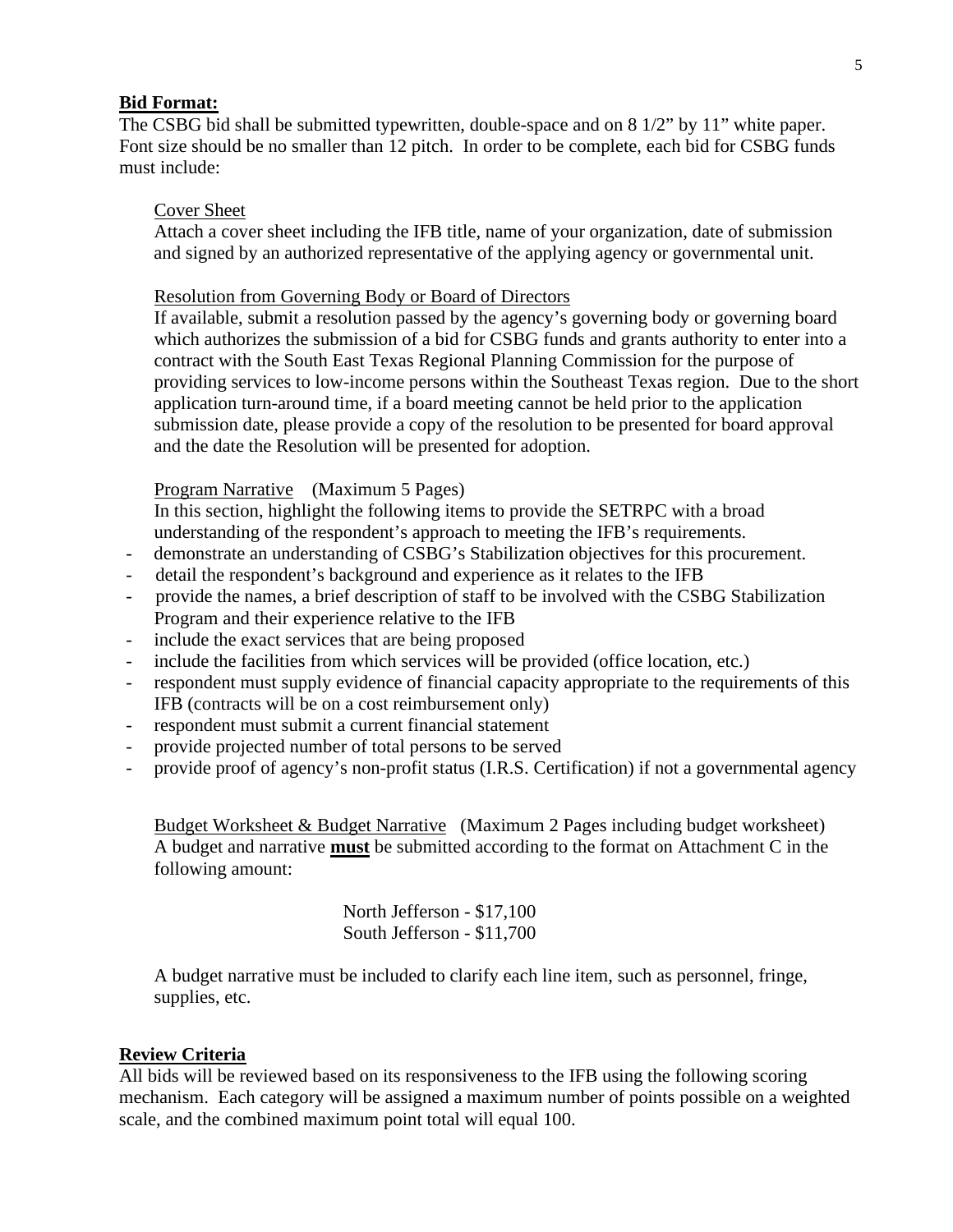# **Completion/Inclusion of Required Elements (20 points)**

- Provided one original and nine copies of the completed bid, plus an additional electronic copy on a USB flash drive or CD.
- Application was typewritten, double-spaced and on 8 1/2" by 11" white paper. Font size was no smaller than 12 pitch.
- Cover sheet
- Resolution from Governing Board or Board of Directors
- Program Narrative (maximum 5 pages)

## **Program Narrative (40 points)**

- Demonstrated an understanding of CSBG's Stabilization objectives for this procurement.
- Detailed the respondent's background and experience as it relates to the IFB
- Provided the names, a brief description of staff involved with the CSBG Stabilization Program and their experience relative to the IFB
- Included the exact services that are being proposed
- Included the facilities from which services will be provided (office location, etc.)
- Respondent supplied evidence of financial capacity appropriate to the requirements of this IFB
- Respondent submitted a current financial statement
- Provided projected number of total persons to be served

# **Budget and Budget Narrative (20 points) (maximum 2 pages)**

- Budget was submitted according to the requested IFB format.
- Budget narrative clarified each budget line item.

## **Bidder's Presentation (20 points)**

## **Review Process**

Each bid will be reviewed by a sub-committee of the Community Services Block Grant Advisory Council for responsiveness to the IFB and bidder's presentation, if needed, on May 25, 2022, beginning at 1:30 p.m., via GoToMeeting via:

# **Computer, Tablet or Smartphone** <https://www.gotomeet.me/SETRPC/csd> OR

**Telephone** [1-877-568-4106](tel:+18775684106,,570131237) Access Code: 570-131-237#

Plan to provide a 5 to 10-minute presentation about your organization and your implementation of the CSBG Stabilization Services. Based on the scoring and recommendations of the sub-committee to the Community Services Block Grant Advisory Council, the Advisory Council will then vote on its recommendation to the South East Texas Regional Planning Commission Executive Committee for final approval. Any applicant that wishes to protest the decisions of the Advisory Council or Executive Committee shall follow the procedures as described in Attachment B.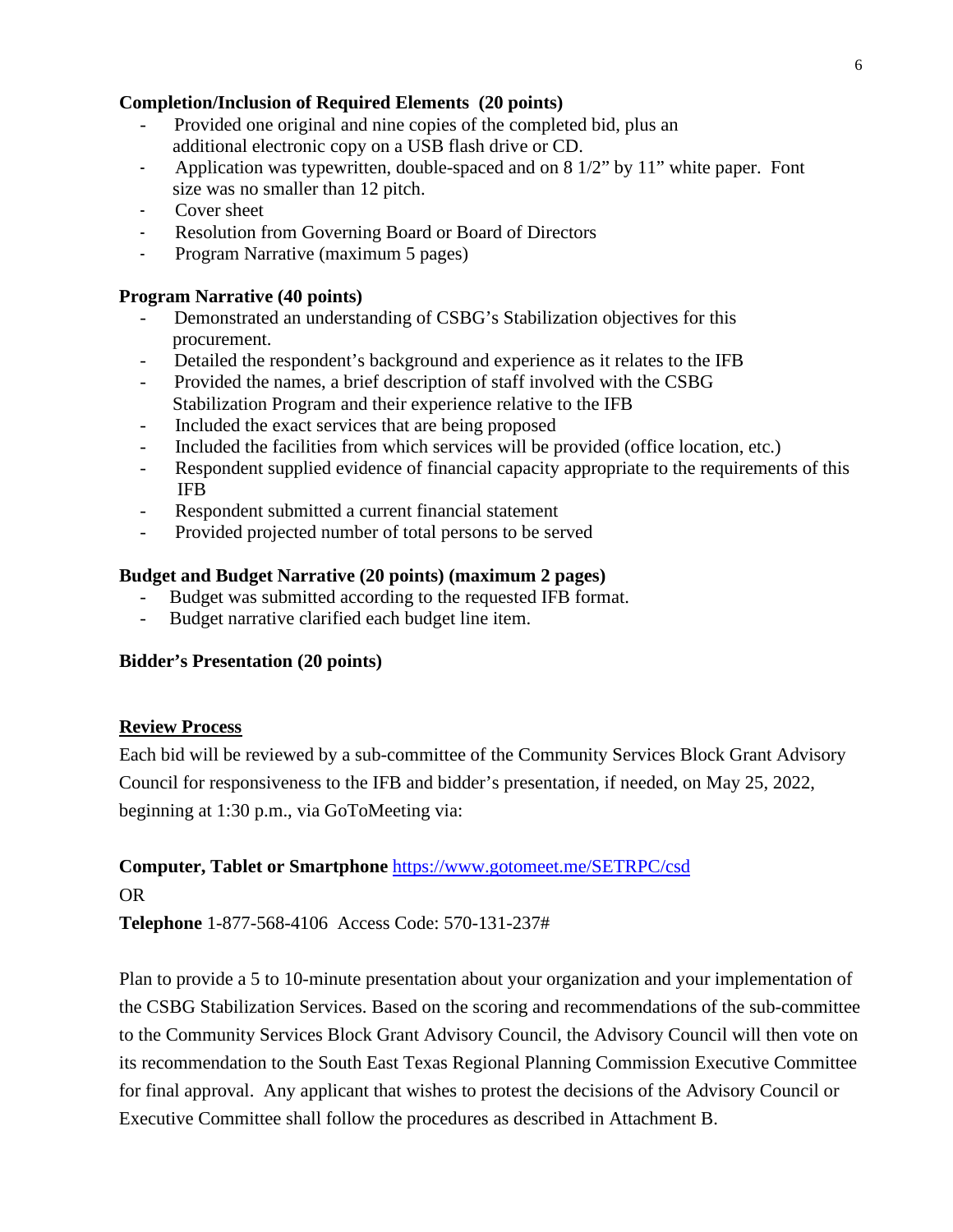## **ATTACHMENT A EXAMPLES OF CSBG PROGRAMS**

The following information provides supplemental data on the proposed Community Services Block Grant (CSBG) *Stabilization Services Program*. This material is intended to help agencies applying for CSBG funds understand the types of services that the South East Texas Regional Planning Commission expects to contract for.

In order to receive CSBG Stabilization assistance, an individual or family must be income eligible according to the chart on the second page of this IFB **and** have an *identifiable crisis or emergency that has caused a financial hardship*. Due to funding constraints, priority will be given to those situations that are due to special circumstances such as an incapacitating illness or injury, or the sudden loss of employment as opposed to chronic, ongoing problems.

The first step in the program delivery process would involve an Intake Procedure. At this step the local subcontractor agency will conduct an interview with the perspective client to determine whether or not the individual or family in need of assistance meets the established low-income requirements and has had an identifiable emergency. If both requirements are met, CSBG Intake Forms (provided by the SETRPC) will be completed and an interview session will be conducted to determine the specific circumstances which have caused the problem, what services are needed to ameliorate the problem, and what resources and organizations are available to provide assistance.

CSBG funds will be used to provide *Stabilization Services* on a one-time basis when no other resources are available. The basic Stabilization needs intended to be provided are rent, utilities, prescriptions and other assistance as approved by SETRPC. **Under no circumstances will a CSBG Client receive direct cash payments.**